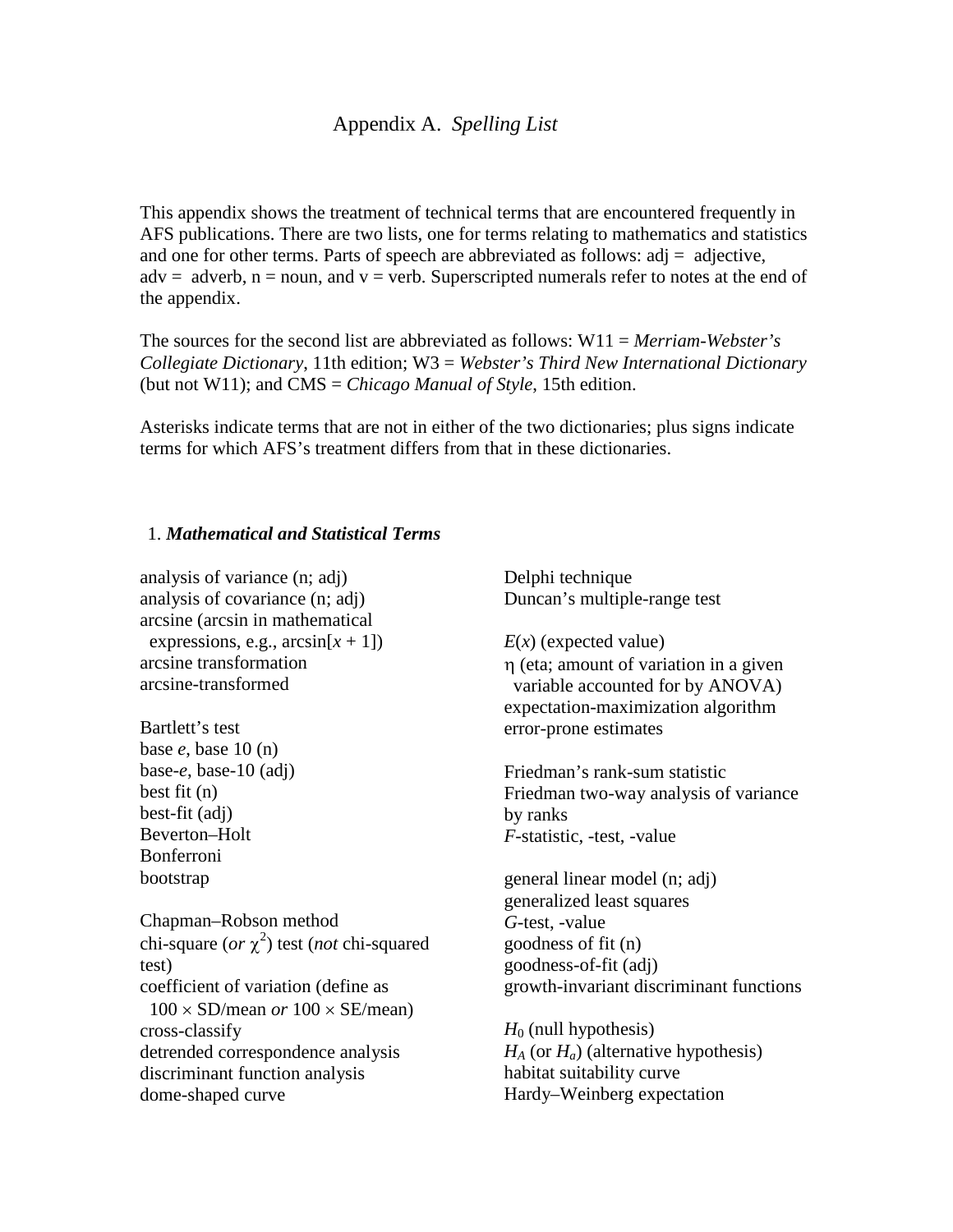heteroscedastic, -icity homoscedastic, -icity honestly significantly different test Hotelling–Lawley criteria Hotelling's  $T^2$ -statistic

Jolly–Seber model Jonckheere test

Kendall coefficient of correspondence (*W*) Kendall rank correlation coefficient  $(\tau)$ Kendall's tau (*or* τ) Keuls' test Kolmogorov D-statistic Kolmogorov–Smirnov cumulative distribution test Kolmogorov–Smirnov one-sample test *k*-sample binomial test  $(2 \times k \text{ test})$ Kruskal–Wallis *H*-test Kruskal–Wallis *k*-sample test

least significant difference (n) least-significant-difference (adj) least squares (n) least-squares (adj) linear discriminant analysis  $\log_e$  (*or* ln),  $\log_{10}$ logistic regression log-likelihood function log-linear lognormal, -ity log-transformed (log transformed after its noun)

Mahalanobis distance Mann–Whitney *U*-test Markov chain–Monte Carlo maximum likelihood (n; adj) mean square error Monte Carlo multiattribute utility analysis multinomial distribution multiple comparison procedure multiple correlation (n) multiple-correlation (adj)

multiple regression (n) multiple-regression (adj) multisample single recapture model multivariate analysis multivariate analysis of variance

Newman–Keuls nonlinear least-squares regression nonuniform probability sampling

one-way analysis of variance

pair-group method pairwise comparison Pearson's product-moment correlation coefficient Pillai criteria product-moment correlation product-multinomial sampling *P*-value

*r* (correlation coefficient)  $R^2$  (coefficient of multiple determination;  $r^2$  if only one explanatory variable) rank sum (n) rank-sum (adj)

Scheffé's statistic Shannon–Weiner diversity index (*H*′) Shapiro–Wilk *W* signed rank sign test skewed distribution Spearman's rank correlation coefficient (*rs*) square-root-transformed data stratified random design (*or* sampling) stratified-random-sample model Strauss's linear index Student–Newman–Keuls test

time series analysis *t*-test Tukey–Kramer analysis Tukey post hoc analysis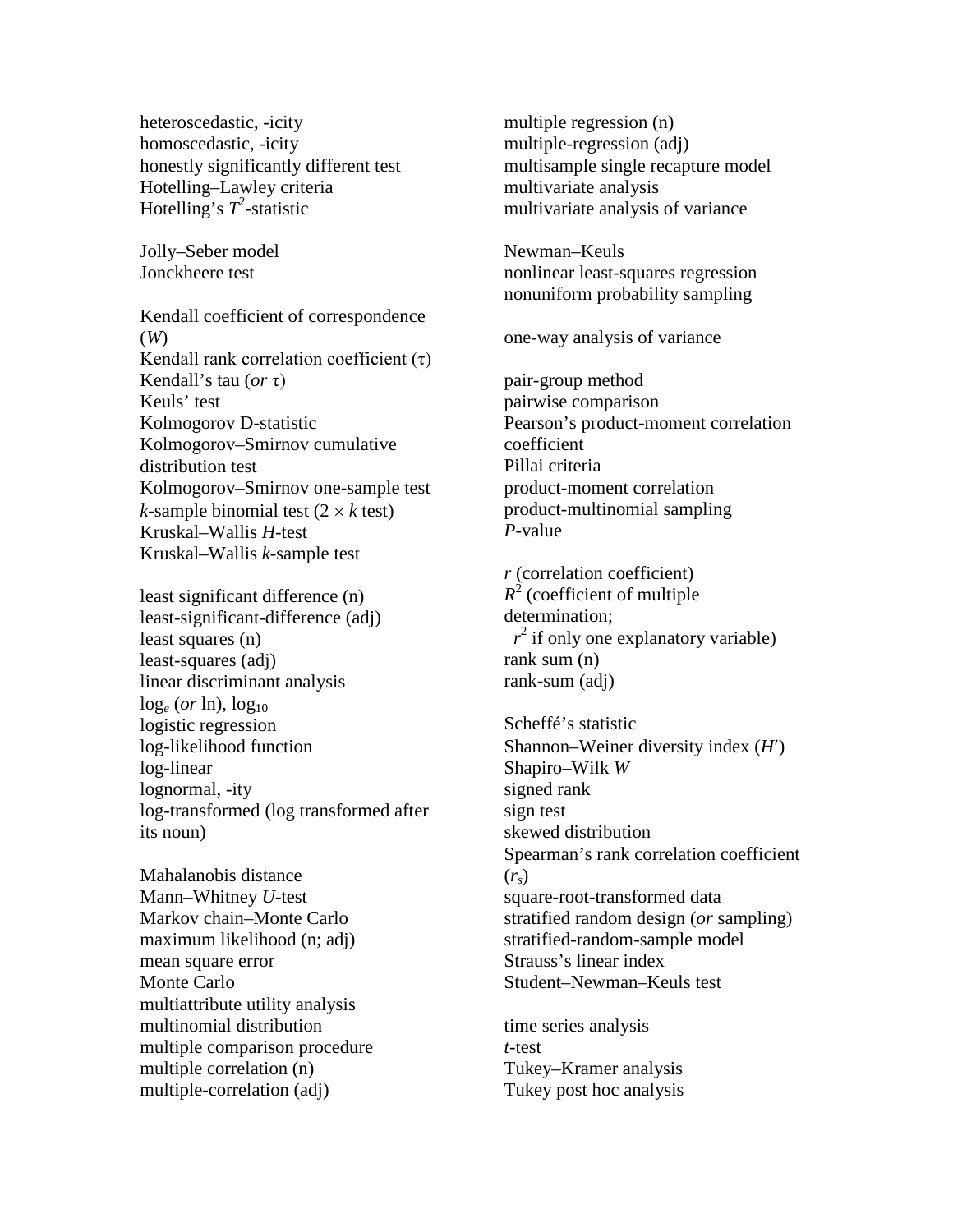Tukey's test two-way analysis of variance type I (or II) error

unweighted pair-group method with arithmetic averages *U*-test

 $Var(x)$  (or  $V[x]$ ) (population variance)  $var(x)$  (*or*  $\overline{var}[x]$  *or*  $\overline{V}[x]$ ) (sample variance) variance–covariance

*W* (Kendall coefficient of correspondence) Wilcoxon–Mann–Whitney two-sample test Wilcoxon matched-pairs, signed-ranks test Wilcoxon rank-sum test Wilcoxon's signed rank test Wilks criterion Wilks' lambda (*or* λ)

*x*-axis, -coordinate, -intercept

*y*-axis, -coordinate, -intercept

## 2. *Other Terms*

acid-neutralizing\* acid-tolerant\* acre-foot, acre-feet  $(n)^{W11}$ acre-foot-day (n)\* acre-inch  $(n)^{W11}$  $x$  at age  $(n)$ <sup>\*</sup>  $x$ -at-age (adj)\* age *x* (n)\*

age-*x* (adj; age *x* after its noun)\* age-class  $(n^{W3}; \text{adj}^*)^{17}$ age-cohort  $(n; \text{adj})^{17}$  $age-group (n<sup>W11</sup>; adj*)<sup>17</sup>$ 

age structure (n; adj)\* air bladder  $(n^{\hat{W}_1 1}; a d j^*)^{24}$ air-breathing (adj)\* air-dried (adj; v)\* air-dry  $(v)^{W11}$ air sac  $(n)^{W11}$  [in birds only] air stone (n; adj) alongshore (adj; adv)<sup>W11</sup> ammonia nitrogen *or* NH<sub>3</sub>-N ( $n^{W3}$ ; adj\*) ammonium nitrate  $(n^{W11}; \text{adj*})$ ammonium nitrogen or  $NH_4^+$ -N (n<sup>W3</sup>; adj\*) angler data (n; adj)\* angler-day  $(n)$ <sup> $*$ 19</sup> angler effort (n; adj)\* angler-hour (n)\***<sup>19</sup>** appendices *or* appendixes  $(n)^{W11}$ aquaculture [*not* aquiculture] artificial intelligence  $(n^{W11}; adj^*)$ 

back-calculate (v)\* back-calculation (n)\* backwater (n)<sup>W11</sup> baitfish  $(n)^{W3}$ bait line (n; adj)\* bait minnow (adj)\* bank fish  $(n^{W_3}; \text{adj*})$ bank-full  $\left( adi\right) ^{W3}$ barbed wire  $(n)^{W11}$ barbed-wire (adj)\* barbwire (n; adj)\* bar code  $(n^{W11}; \text{adj*})$ base flow (n; adj)\* baseplate (n)<sup>W3</sup> B cell  $(n^{W11}; adj^*)^{11}$ bedform bed load (n; adj)\* benefit-cost *or* cost-benefit (adj)<sup>W11</sup> binary code (n)\* binary–coded wire tag (adj)\* biotelemetry  $(n)^{W11}$ blacktail  $(n)^{W3}$ bleb-like (adj)\***<sup>21</sup>** block net (n)\* block-net (adj)\* blocknet (v)\*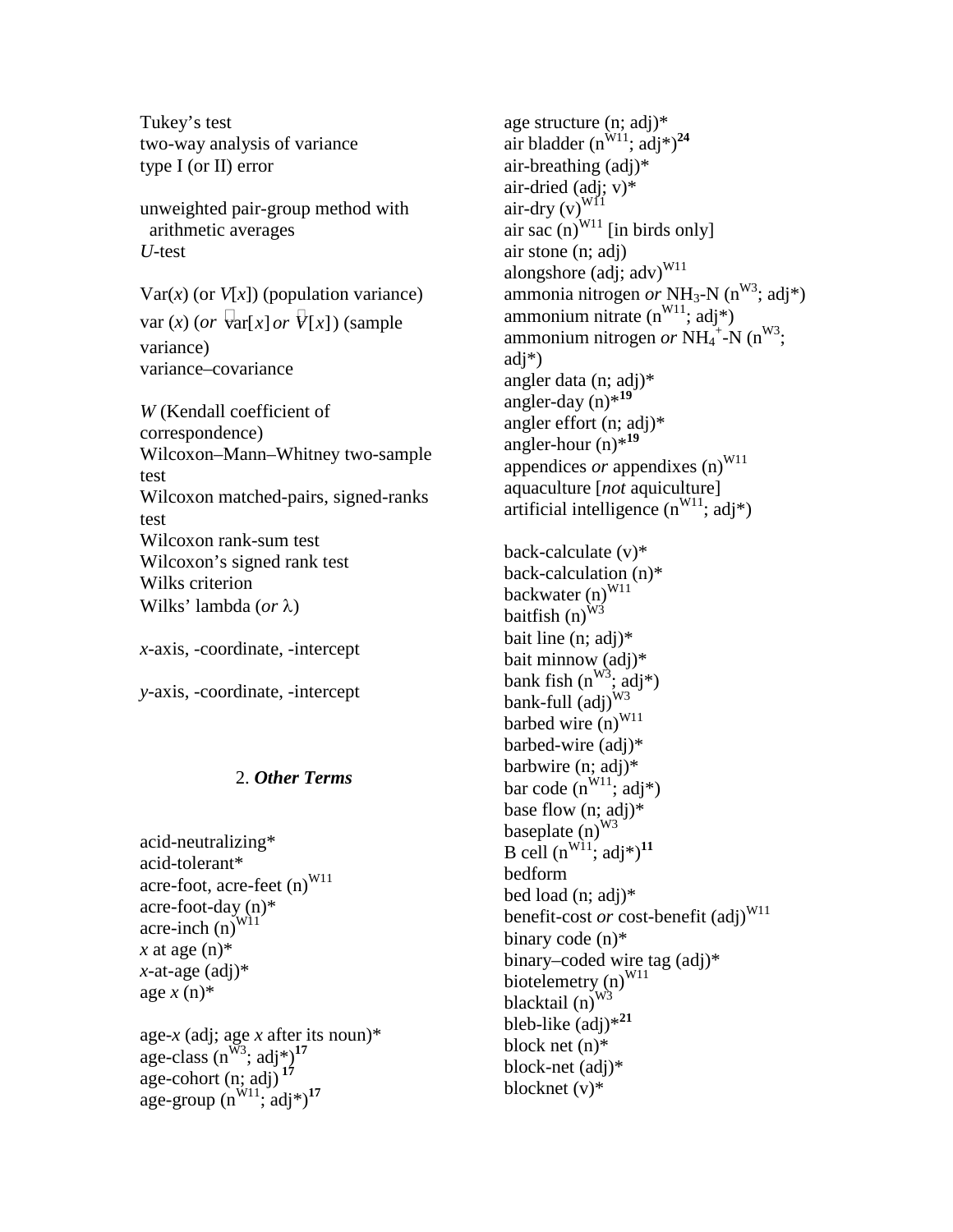block-netter (n)\* block netting (n)\* block-netting (adj)\* blow down  $(v)$ <sup>\*</sup> blowdown  $(n; adj)^{W11}$ *x* boat *or x*boat  $(n)$ <sup>18</sup> bottom fish  $(n^{W_3}; \dot{a}dj^*)$ bottom fishing  $(n^{W3})$ box plot (n)\* brackish water  $(n)^{W11}$ brackish-water (adj)<sup>W11</sup> break up  $(v)^{W11}$ breakup  $\overrightarrow{(n)}^{W11}$ breakwater  $(n)^{W11}$ brewer's yeast (adj)<sup>W11</sup> brood female  $(n^{W3})$ ; adj\*) broodfish (n)\* broodsac  $(n)^{W3}$ broodstock (n)+ brood year (n; adj)\***<sup>20</sup>** bus route (n; adj)\* bycatch (n)\* by-product  $(n)^{W11}$ carbon-14  $(n; adj)+$ case history  $(n^{W3}; \text{adj*})$ cast net  $(n)^{W_3}$ cast-net (adj)\* castnet  $(v)^*$ catch curve (n) catch-curve (adj) catch depletion method catch–release (adj)\* catch and release (n)\* catch-and-release (adj)\* catch per effort *or* catch per unit effort  $(n)$ \* catch-per-effort *or* catch-per-unit-effort  $(adi)*$ char  $(n)^{W11}$  [*not* charr] charter boat (n)\* charter boat *or* charter-boat (adj\*)**<sup>18</sup>** charter fishing boat (n)\* chlorophyll  $\overline{a}$  (n)<sup>W11</sup> chlorophyll-*a* (adj)\* clear-cut (n; adj) $^{W11}$ 

clear-cut  $(v)$ <sup>\*</sup> clear-cutting  $(n^{W11}; \text{adj*})$ cobalt-60 (n; adj)+**<sup>15</sup>** coded wire tag (n; adj)\* coded-wire-tagged (adj; v)\* coded wire tagging (n)\* coded-wire-tagging (adj)\* cod end  $(n^{W3}; \text{adj*})$ cold brand (n)\***<sup>8</sup>** cold-brand (adj; v)\***<sup>8</sup>** cold water  $(n)^{W11}$ coldwater (adj)+ cold-water disease (adj)\* common property  $(n)^{W3}$ common-property (adj)\* compact disc (n)<sup>W11, 23</sup> contingent valuation (n; adj)\* cool water (n)\* coolwater (adj)\* cost-benefit (adj)<sup>W11</sup> coworker  $(n)^{W11}$ cove rotenone sampling creel  $(n; v)^{W11}$ crosshatch  $(n; v)^{W11}$ cross-hatching  $(n)^{W11}$ cross-react  $(v)^{\text{W11}}$ cross-reaction  $(n)^{W11}$ cross-reactive (adj)<sup>W11</sup> cross section  $(n)^{W_{11}}$ cross-section  $(v)^{W11}$ cross-sectional  $\left(\text{adj}\right)^{W11}$ cross validate (v)\* cross validation (n)\* cut bank (n; adj)\*

daphnia (n)<sup>W11</sup> [define as *Daphnia* spp. at first use] data  $(n)^{W11}$  [singular: datum; data takes plural verb] database  $(n)^{W11}$ data logger (n; adj)\* data set (n)\* *x*-day**<sup>19</sup>** day length (n; adj)\* decision maker (n; adj)\***<sup>1</sup>** decision making (n)\***<sup>2</sup>**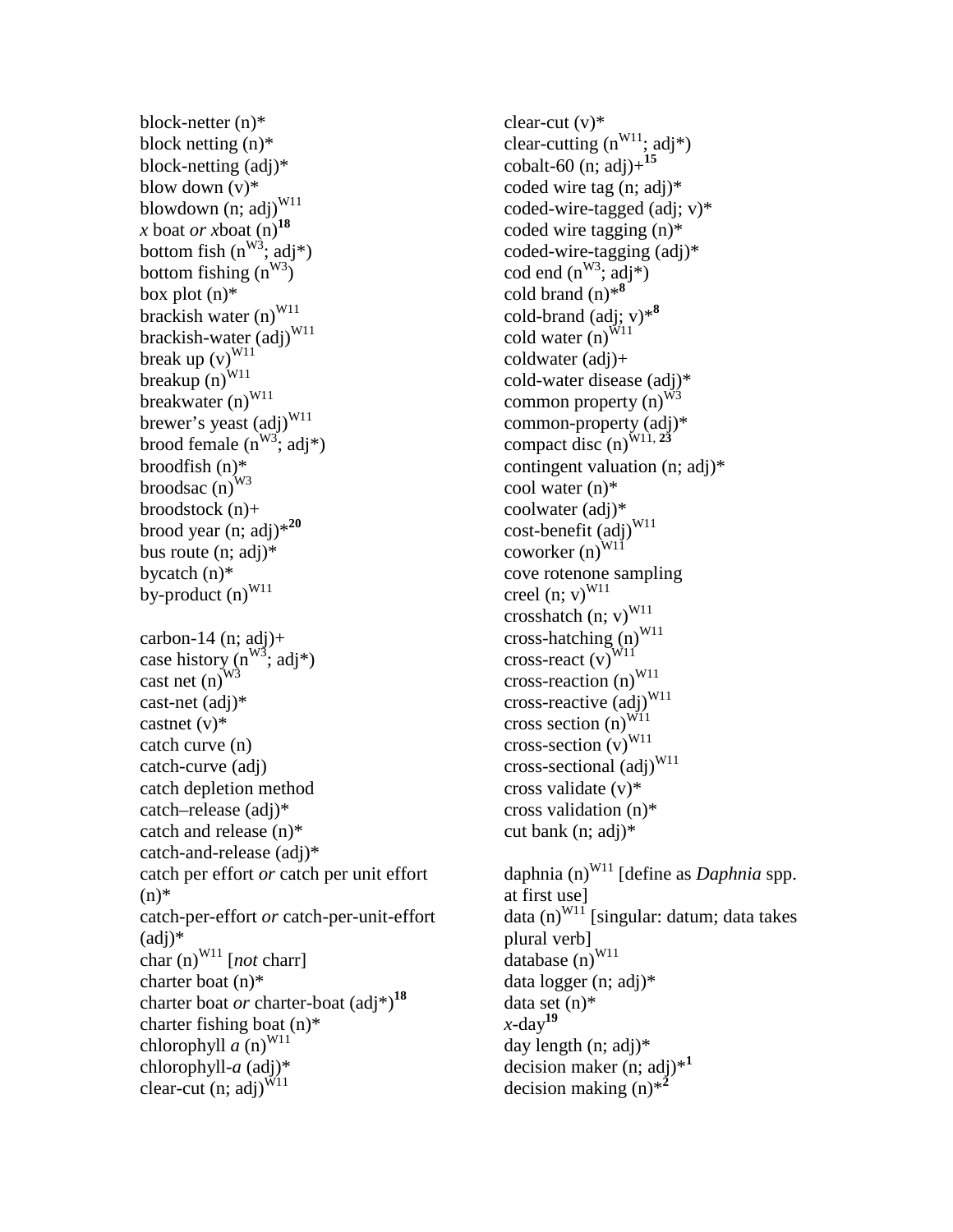```
decision-making (adj)*2
deep sea (n)^{W3}deep-sea (adj)<sup>W11</sup>
deep water (n)*
deepwater (adj)<sup>W11</sup>
deepwaterman (n)<sup>W3</sup>
degree-day (n)^{\hat{W}1\hat{1}}Dermo (n)*
desktop (n)^{W11}die off (v)<sup>W11</sup>
die-off (n^{W11}; \text{adj*})dip net (n)^{W11}dip-net (adj)*
dipnet (v)^{\widetilde{W11}}dipnetter (n)^{W3}dipnetting (n)^{W3}disc brake (n^{W11}; \text{adj}^*)^{23}disk or disc (n)<sup>\frac{\text{W11, 23}}{2}</sup>
distiller's (adj)+
D-loop (n; adj)
dome-shaped (adj)*
dorsolateral \overline{(adj)}^{W11}dorsoventral (adj)W11 [not dorsiventral]
dorsoventrally (\text{adv})^{\text{W11}}double-tag (v)<sup>*</sup>
double-tagged (adj)*
downcurrent
downlake (adj; adv)*
download (v)^{W11}downstream (adj; adv)<sup>W11</sup>
drift net
early x or early-x (adj<sup>W11</sup>)3
early \left(\text{adv}^{W11}\right)^3echolocation (n)^{W11}echo sounder (n^{W11}; \text{adj*})echo sounding (n)*
echo-sounding (adj)*
ecosystem-wide (adj)*22
e-mail (n; adj)+
end label (n; adj)*
end-labeled (adj)*
endpoint (n)^{W11} [end of line]
end point (n)^{W11} [objective]
exvessel (n)* [prevailing usage]
eyed egg (n)^{W3}
```
eyed egg stage (adj)\* eye-up (n; adj)\* family-group (n; adj)\* fax  $(n; v)^{W11}$ fieldwork  $(n)^{W11}$ field-worker  $(n)^{W11}$ filterability  $(n)$ <sup>W11</sup> filterable  $\left( adj \right)^{W11}$ filter-feed (v)\* filter feeder  $(n)^{W11}$ filter feeding (n)\* filter-feeding (adj)\* fin clip  $(n; adj)^*$ fin-clipped, fin-clipping  $(v)^*$ fin clipping (n)  $f$ infish (n)<sup>W11</sup> fin fold  $(n^{W3}; \text{adj}^*)^5$ fin ray (n; adj)\* first-order  $\left(\frac{1}{2}\right)^{W11, 16}$ fish culture  $(n^{W3})$ ; adj\*) fish culturist (n)\* fish farm  $(n^{W11}; \text{adj*})$ fish-farm  $(v)^{W11}$ fish-farming  $(n^{W3}; \text{adj}^*)$ fish-finder  $(n)^{W3}$ fish hatchery  $(n^{W3}; \text{adj}^*)$ fish ladder  $(n^{W3}; adj^*)$ fishline  $(n)^{\hat{W}^3}$ fish meal  $(n^{W3}; \text{adj}^*)$ fishnet  $(n)^{W11}$ fishpond  $(n)^{W11}$ fishpound  $(n)^{W3}$ fishway  $(n)^{W11}$ fishweir  $(n)^{W3}$ fish well  $(n^{W3}; \text{adj}^*)$ fish wheel  $(n^{W3}; \text{adj*})$ floppy disk (n)<sup>W11, 23</sup> flowmeter  $(n)^{W11}$ flow rate  $(n; \text{adj})^*$ fly-fish  $(v)^{W3}$ fly fisher  $(n; \text{adj})+$ fly fisherman  $(n^{W11}; \text{adj}^*)$ fly-fishing  $(n)^{\widetilde{W}11}$ focal point (n; adj)\* *x*fold *or x*-fold [e.g., fourfold, 14-fold]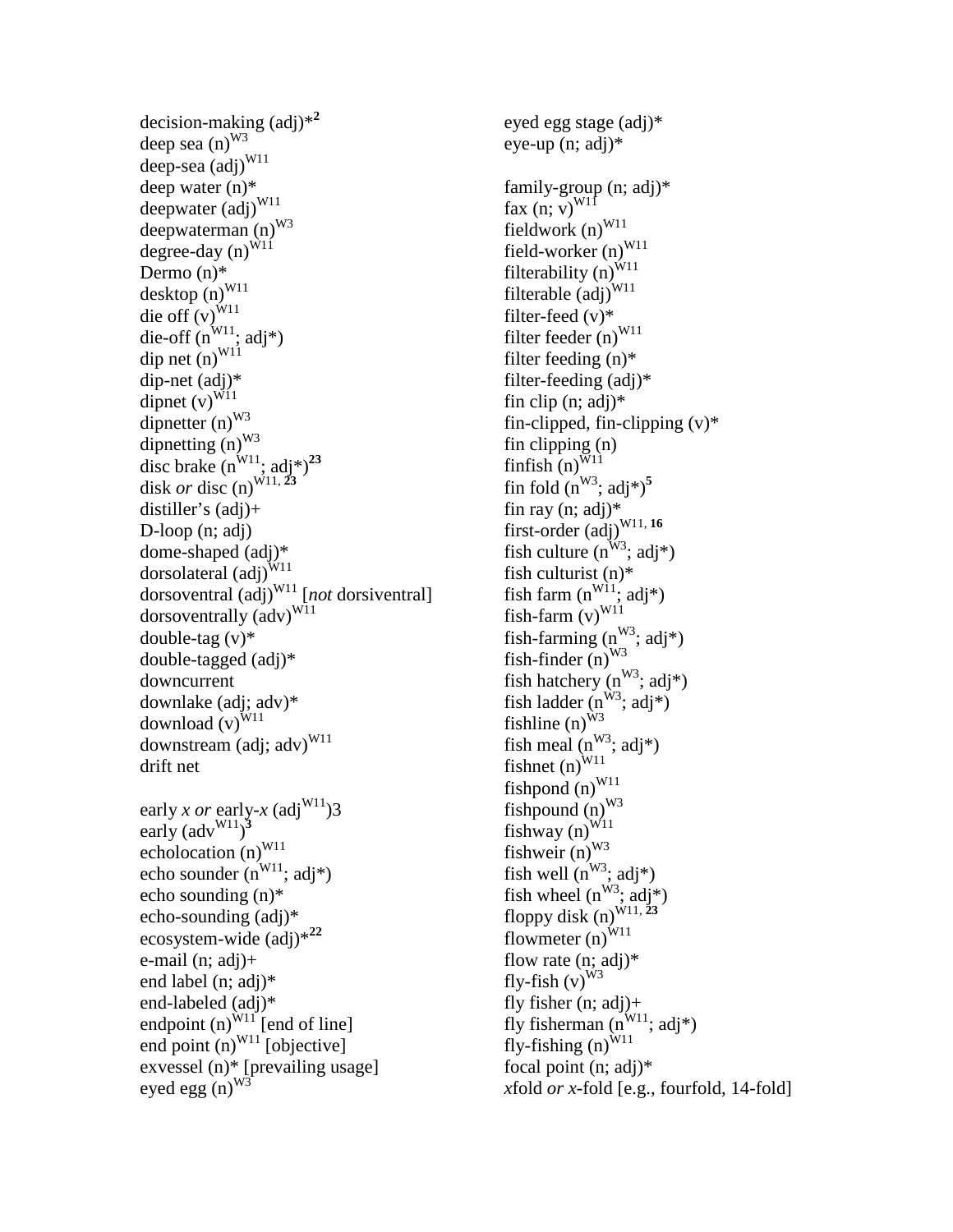food fish  $(n^{W3}; \text{adj}^*)$ footrope  $(n)^{W11}$ FORTRAN *or* Fortran (n)<sup>W11</sup> freeze brand  $(n; v)$ <sup>\*8</sup> freeze-branded (adj; v)\***<sup>8</sup>** freeze branding (n)\***<sup>8</sup>** freeze-branding (adj; v)\***<sup>8</sup>** freeze-dried  $(a\breve{d}j)^{WI1}$ freeze-dry  $(v)^{W11}$ freeze-drying  $(n)^{W3}$ freshwater  $(n; \tilde{adj})^{W11}$  [as opposed to salt or brackish water] fresh water (n) [new water] full time  $(n)^{\widetilde{W}_1/1}$ full-time (adj;  $\text{adv})^{\text{W11}}$ fyke net (n) fyke netting (n) fyke-net (adj; v) gallbladder  $(n)^{W11}$ game fish  $(n^{W11}; \text{adj*})$ game fisherman (n; adj)\* game-fishing (n; adj)\* gamma irradiation (n)\* gas bladder (n; adj)**<sup>24</sup>** gauge  $(n; v)^{W11}$  [*not* gage] generating station (n)<sup>W3</sup> gill net  $(n)$ <sup>W11</sup> gill-net (adj)\* gillnet  $(v)^{\text{W11}}$ gillnetter (n; adj) $^{W11}$ gill netting (n)\* gillnetting  $(v)$ \* gill raker  $(n^{W11}; \text{adj*})$  $\frac{1}{\sqrt{2}}$ gray (adj)<sup>W11</sup> [*not* grey] groundfish  $(n)^{W11}$ groundfish fishery (n)\* [preferable to groundfishery] ground truth (adj)\* ground-truth (v) ground-truthing (n)\* groundwater  $\overrightarrow{(n)}^{W11}$  $\int \frac{17}{2}$ grow out  $(v)^{W3}$ grow out  $(n)$ <sup>\*</sup> grow-out (adj)\*

handline  $(n; v)^{W3}$ hard water (n)\* hard-water (adj)\* haulback headboat (n)\***<sup>18</sup>** headrope  $(n)^{W3}$ headstream  $(n)^{W11}$ headwater  $(n)^{W11}$ herpesvirus  $(n)^{W11}$ high sea  $(n)^{\hat{W}_1}$  [usually plural] high-sea (adj)\* high water  $(n)^{W11}$ high-water  $\left( \text{adj} \right)^{W11}$ hook and line (n)\* hook-and-line (adj)\* hook-and-liner  $(n^{W3}; \text{adj}^*)$  [the boat]  $x$ -hour<sup>19</sup> hydro  $(n; adj)^{W11}$  [short for hydropower] hydro*x* W11 hydroelectric (adj)<sup>W11</sup> hydropower  $(n)^{W11}$ 

ice melt (n; adj)\* ice-out  $(n^{W11}; \alpha d j^*)$ image-processing (adj)\* index  $(n)^{W11}$  [plural: indices *or* indexes] inflow  $(n)^{W11}$ inflow  $(v)^{W3}$  $xing<sup>2</sup>$ in-lake (adj)\* in-river (adj)\* inshore (adj; adv)<sup>W11</sup> in stream (n)\* instream (adj)\* interisland (adj)<sup>W11</sup> intervertebral disk (n)<sup>W11, 23</sup> in vitro (adj; adv) $\overline{W^{11}}$  [not italic] in vivo (adj; adv) $^{W11}$  [not italic] iteroparous (adj)\* johnboat (n)<sup>W11, 18</sup>

kick-sampling (n; adj)\* kick-seining (n; adj)\* *x*-kilometer**<sup>19</sup>**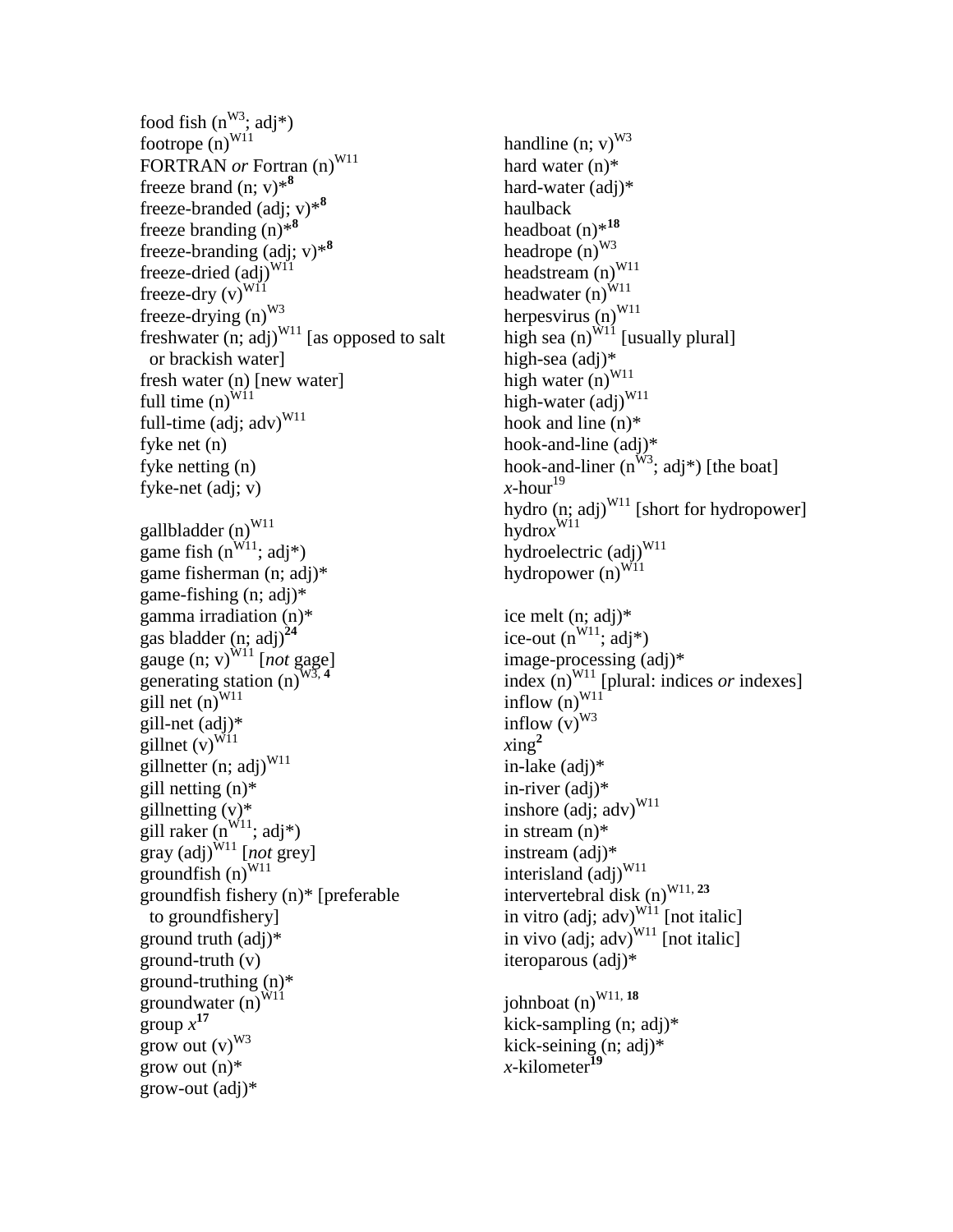```
lake bed (n^{W3}; \text{adj*}) [lakebed all right]
  when used with streambed]
lakefront (n)^{W11}lakeshore (n)^{W11}lakeside (n)^{\hat{W}11}lake water (n; adj)*
laptop (n; adj)^{W11}large-scale (\vec{adj})^{W11}larva (n)^{\text{W11}} [plural: larvae]
larval \left(\frac{1}{a}\right)^{W_{11}}lateral line (n^{W11}; adj^*)^5lateroventral (n)*
length-cohort (n; adj)*17
length frequency (n)*
length frequency or length-frequency 
(adi)*_{25}length-group (n; adj)*17
length–weight (adj)* [length and weight]
length : weight (adj)* [length to weight]
leukocrit (n)*
leukocyte (n)^{W11}life cycle (n^{W11}; adj^*)life history (n^{W11}; adj^*)life-size or life-sized (adj)<sup>W11</sup>
life span (n^{W11}; adj *)
life stage (n; adj)*
lifestyle (n)^{W11}lifetime (n; adj)^{W11}light pen (n^{W11}; adj^*)lightproof (adj)<sup>W11</sup>
light stick (n; adj)*
lightweight (n)^{W11}xlike<sup>21</sup>
limited access (n)*
limited-access \left( adj \right)^{W11}limited entry (n)*
limited-entry (adj)*
live-box (n^{\tilde{W}11}); adj*)
live-cage (n; adj)*
live trap (n)^{W11}live-trap (adj)*
livetrap (v)^{\tilde{W11}}liveweight (n)^{W3}live well (n)^{\overline{W_3}} [live-box for fish]
live-well (adj)*
long-line (v)<sup>*</sup>
```
longline  $(n)^{W11}$  $long$ -liner (n)<sup>W11</sup>  $long\text{-}liming(n)^{W11}$ long-lived  $\tilde{(adj)}^{W11}$ longshore  $\left(\text{adj}\right)^{W3}$  $long-term (adj)^{W11}$ longtime  $\left(\frac{\partial}{\partial t}\right)^{W11}$ low-head (adj) mainframe  $(n)^{W11}$ main stem  $(n)^{W11}$ main-stem (adj)\* mainstream (n; adj)<sup>W11</sup>  $\boldsymbol{x}$  maker<sup> $\boldsymbol{I}$ </sup>  $x$  making<sup>2</sup> mark–recapture (n; adj)\* mass mark (n)\***<sup>9</sup>** mass-mark (v)\***<sup>9</sup>** mass-marked (adj)\***<sup>9</sup>** mass marking (n)\***<sup>9</sup>** mass-marking (adj)<sup>\*9</sup> megalops (n)<sup>W3</sup> [plural: megalops  $or$  megalopses] $^{\text{W11}}$ megalopic  $\left(\text{adj}\right)^{W3}$ meltwater  $(n)^{W11}$ microchip  $(n)^{W11}$ microcomputer  $(n)^{W11}$ microwell plate (n; adj) microwire tag (n)\* microwire-tagged (adj; v)\* mid (adj)<sup>W11</sup> or mid- $\delta$ middepth (n)\***<sup>6</sup>** midwater (n+; adj\*)**<sup>6</sup>**  $x$ -mile<sup>19</sup> minicomputer  $(n)^{W11}$ minimum size limit (n)\* minimum-size-limit (adj)\* mixed-stock analysis (n)\* mollusk [preferred] *or* mollusc (n)<sup>W11</sup> *x*most  $\left(\text{adj}\right)^{W11}$ mother ship  $(n)^{W3}$ mother ship *or* mothership (adj)\* motorboat  $(n)^{W11, 18}$ mouthbreeder  $(n)^{W11}$ mouthbrooder (n)\* mouth-brooding (adj)\*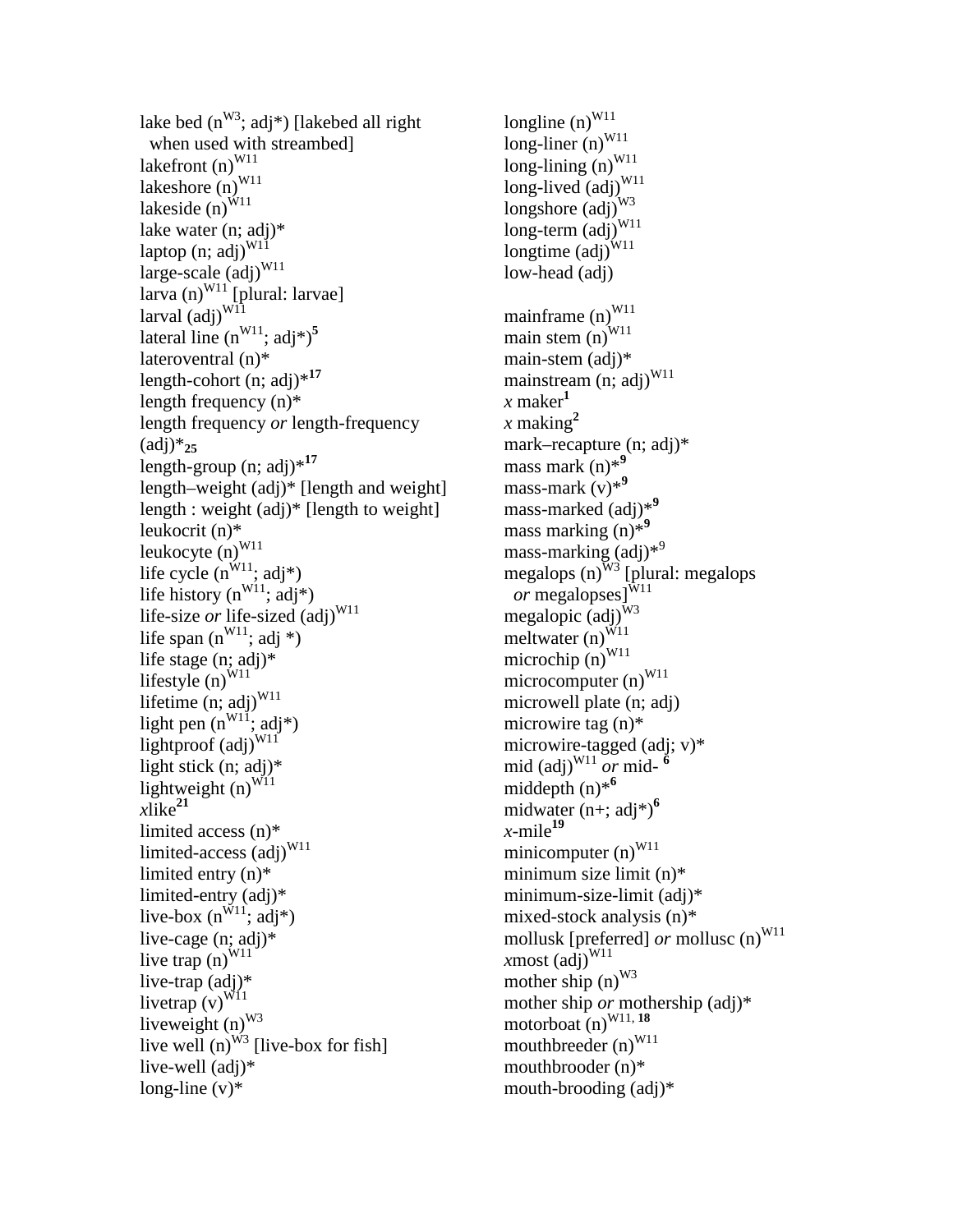```
multispecies \left( \text{adi} \right)^{W11}near shore (n)*
nearshore (adj; adv)<sup>W11</sup>
net-day; net-night (n)*19
net-pen (n; adj)*
net lift
net plankton (n<sup>W3</sup>; adj*)
network (n; v)^{W11}networking (n)^{W11}neutron activation (n; adj)*
nick translation (n; adj)*
nick-translated [open after noun]
nitrate-nitrogen or NO<sub>3</sub>-N (n)*
nitrite-nitrogen or NO<sub>2</sub>-N (n)*
nonangler (n)*
nonnative (n)^{W11}nonnormal (n)*
non-point-source (adj)*13
non-yolk-bearing (adj)*13
number crunching (n)^{W11}number-crunching (adj)*
off-center or off-centered (adj)<sup>W3</sup>
off shore (n)*
offshore (adj; adv)<sup>W11</sup>
off-station (adj)*
old growth (n)^{W3}old-growth (adj)*
onboard \left( \text{adj} \right)^{W11}on site (n)*
on-site \left( \text{adj}; \text{adv} \right)^{W11}open-formula diet (n)*
open water (n)^{W3}open-water (adj)*
optical disk or disc (n)<sup>W11, 23</sup>
x-order<sup>16</sup>
out-migrant (n^{W11}; \text{adj*})out-migrate (v)^{W11}out-migration (n^{W11}; \text{adj*})overfish (v)^{W11}overfishing (n)
overwinter (v; \text{adj})^{W11}Pascal or PASCAL (n)<sup>W11</sup>
pattern recognition (adj)*
```
PC  $(n)^{W11}$  [personal computer] percent (n;  $\overline{adj}$ ;  $\overline{adv}$ )<sup>W11</sup> percentage  $(n)^{W11}$ Petersen disc (n; adj)\* phone book (n; adj)\* phosphorous  $\overrightarrow{(adj)}^{W11}$ phosphorus  $(n)^{W11}$  [the element] physicochemical (adj)<sup>W11</sup> PIT tag (n; adj)\* PIT-tag  $(v)$ \* PIT tagging (n)\* point source (adj)\* policymaker (n)\***<sup>1</sup>** pond water (n; adj)\* pop net (n)\* pop-net (adj)\* post*x* poststocking (adj)\* powerhouse  $(n)^{W11}$ power plant  $(n^{W11}; adj^*)^4$ power station  $(n^{W11}; \text{adj*})^4$ predator–prey (adj)\* presmolt (n; adj)\* prey fish (n; adj)\* pre-yolk-sac (adj)\***<sup>13</sup>** proteinase *K* purse seine *or* purse net (n)<sup>W11</sup> purse-seine (adj; v)\***<sup>10</sup>** purse seiner  $(n^{\text{W11}}; \text{adj*})$ purse seining  $(n)^{\text{W11}}$ purse-seining (adj)\* push net  $(n)^{W3}$ push-net (adj)\* quasix (adj)<sup>W11</sup> radio tag (n; adj)\***<sup>12</sup>** radio-tag  $(v)$ <sup>\*12</sup> radio-tagged (adj; v)\***<sup>12</sup>** radiotelemetry (n)<sup>W11, 12</sup> radio-track (v)\* radio-tracked (v; adj)\* radio transmitter  $(n^{W3}; \text{adj*})$ rain forest  $(n^{W11}; \text{adj*})$ rebar  $(n)^{W11}$ recirculating water (adj)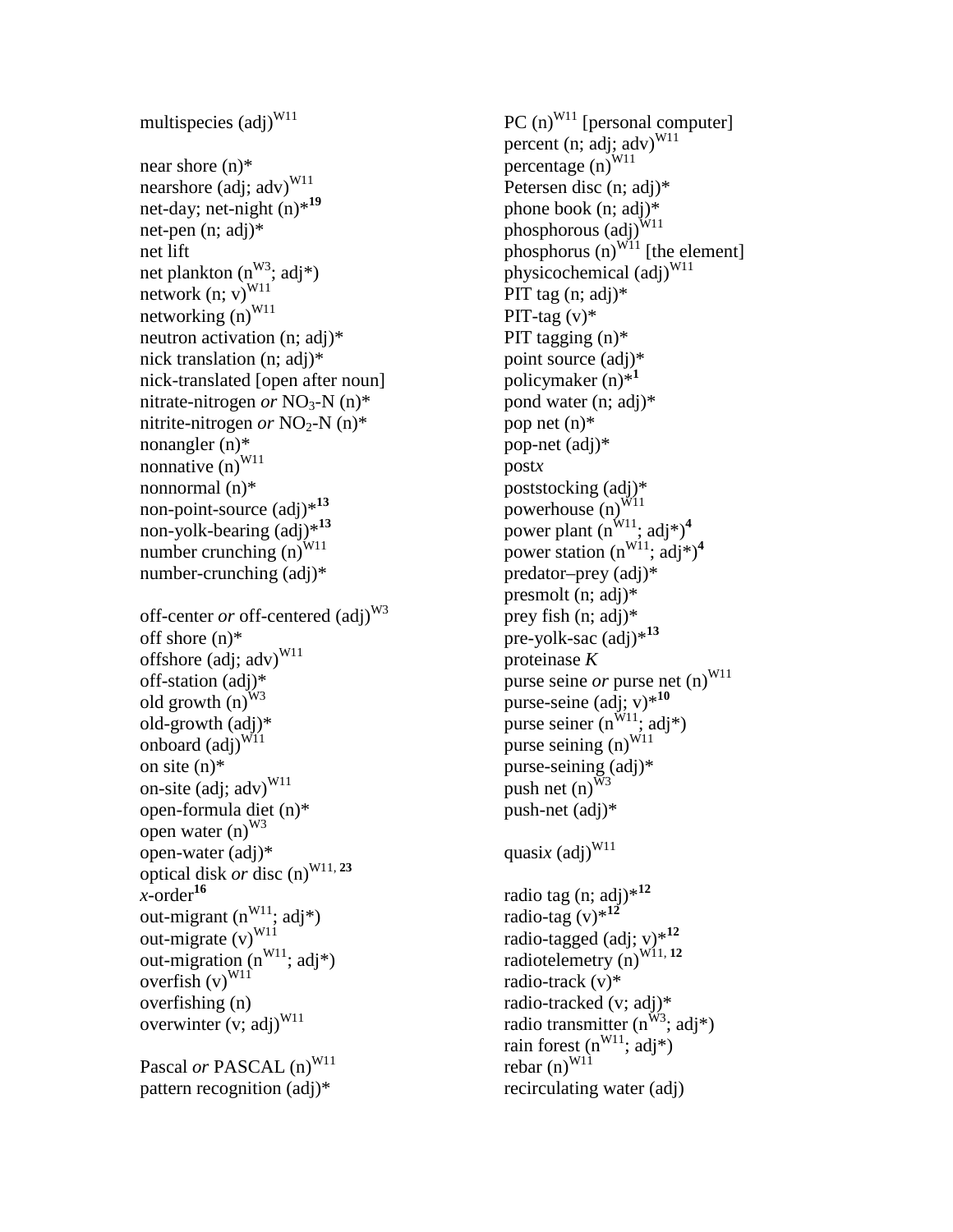```
riverbank (n)^{W11}riverbed \overline{(n)}^{W11}RNase (n)^{W11} [not RNAase]
rootwad (n)*
R plasmid (n)*11
run off (v)^{\hat{W}1\hat{1}}runoff \overrightarrow{(n)}^{W11}sagitta (n)W3 [plural: sagittas or sagittae]
saltfish (n)*
salt lake (n^{W11}; adj^*)salt marsh (n)^{\hat{W}11}salt-marsh \left( \text{adj} \right)^{W3}salt water (n)^{W3}saltwater (adj)<sup>W11</sup>
seabed (n)^{WI}seafloor (n)^{W11}sea grass (n)^{W11}sea ice (n^{W3}; \text{adj*})sea level (n^{W11}; \text{adj*})sea pen (n^{W11}; adj^*) [an anthozoan]
sea-pen (n; adj)* [type of net-pen]
sea ranching (n)*
sea-ranching (adj)*
sea-run \left(\text{adj}\right)^{W11}sea-running \left(\text{adj}^{\text{W3}}; \text{v}^*\right)sea surface (adj)*
seawater (n)^{W11}Secchi disk (n; adj)*
second growth (n)^{W11}second-growth (adj)<sup>*16</sup>
second-order \overline{(adj)}^{W_3, 16}seine (v)^{W11}seine or seine net (n)^{W11}seine or seine-net (adj)*
seiner or seine-netter (n)<sup>W11</sup>
semelparous (adj)*
serum (n)<sup>W11</sup> [plural: sera or serums]
setline (n)^{W11}shallow water (n)*
shallow-water (adj)*
shoreline (n)^{W11}short tandem repeat (n; adj)
short term (n)<sup>*</sup>
short-term \left(\frac{\dot{a}}{d}\right)^{W11}side-scan sonar (n)^{W11}
```
single-nucleotide polymorphism *x*-size *or x*-sized size-class (n; adj)\* size-frequency (adj)\* size-group  $(n; \text{adj})^{*17}$ size range (n)\* size-selective (adj)\* [size selective after noun] snowmelt  $(n)^{W11}$ sociocultural (adj)<sup>W11</sup> socioeconomic (adj)<sup>W11</sup> socioeconomics (n)\* software  $(n)^{W11}$ soft water (n)\* soft-water (adj)\* species' [possessive] species composition (n; adj)\* *x*-specific speedboat (n)<sup>W11, 18</sup> sport fish  $(n^{W11}; adj^*)$ sport fisherman  $(n^{W11})$ ; adj\*) [the person] sportfisherman  $(n)^{W11}$  [the boat] sport fishery (n; adj)\* sportfishing  $(n)^{W11}$ sportfishing (adj)\* spreadsheet  $(n)^{\text{W11}}$ springwater  $(n)^{W3}$ stainless steel  $(n^{W11}; \text{adj*})$ starch gel (n; adj)\* state-space (n; adj) steady state (n; adj)<sup>W11</sup> stock–recruit (adj)\* stock–recruitment (n; adj)\* stop-log (n) streambank (n)\* streambed  $\tilde{(n)}^{\tilde{W}11}$ streamflow  $(n)^{W3}$ streamside  $\tilde{(n)}^{W11}$ strip-spawned (adj; v)\* strip-spawning (n; adj)\* superphosphate  $(n)^{W11}$ surface water (n; adj)\* surplus production model swim bladder  $(n^{W11}; \text{adj*})^{24}$ swim-up (n; adj)\*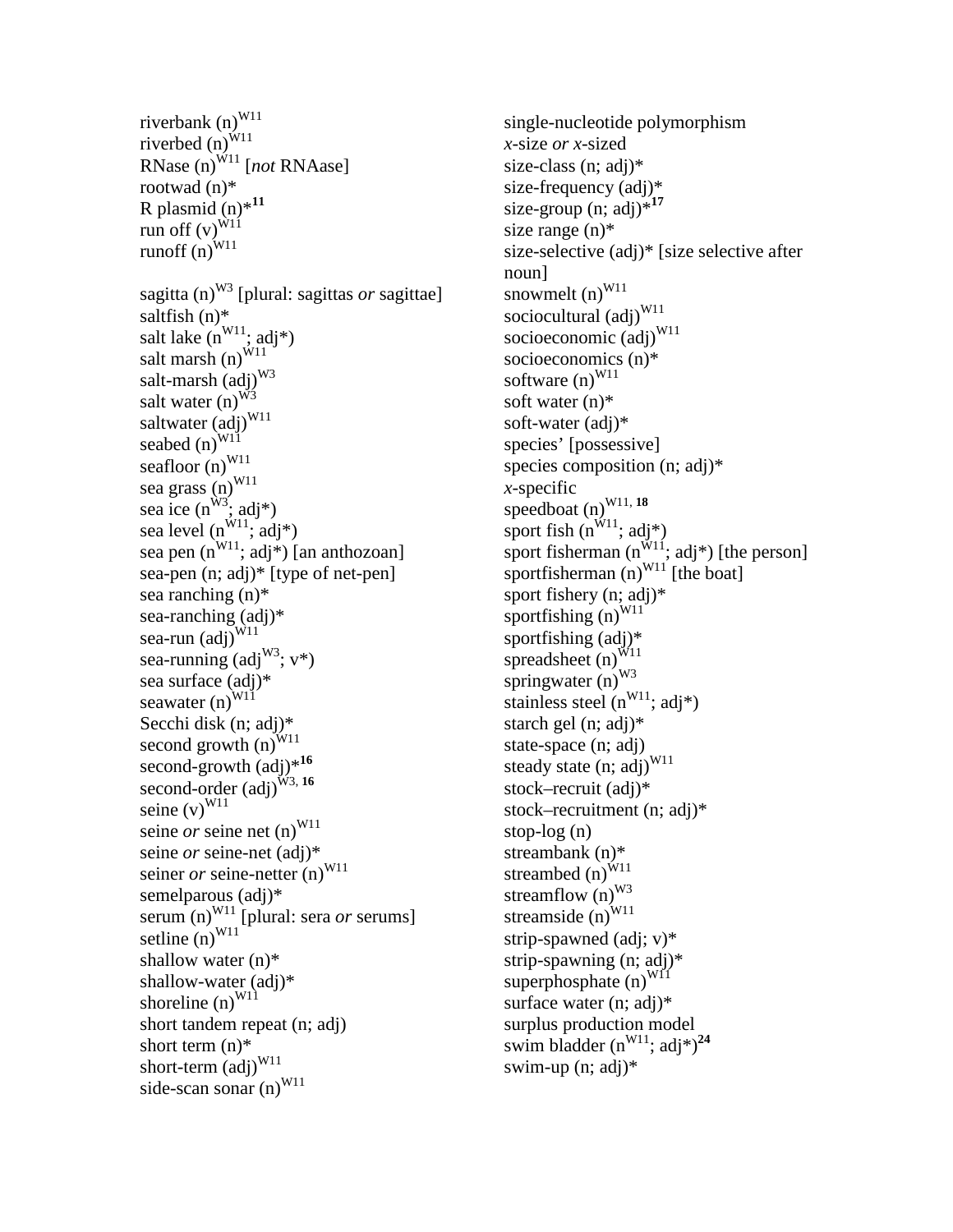tag –release (n; adj)\* tailwater  $(n)^{\overrightarrow{W11}}$ tap water  $(n^{W11}; \text{adj}^*)$ T cell  $(n; \text{adj})^{\text{W11, 11}}$ thin section  $(n)^{W3}$ thin -section (v)\* third-order (adj)<sup>W3, 16</sup> tidewater  $(n)^{W11}$ timesaving (adj)<sup>W11</sup> time series  $(n^{W11}; \text{adj*})$ tow net *or* towing net (n)+ townet  $(v; \text{adj})^*$ trapline  $(n)^{WII}$ trap net  $(n)^{W3}$ trap -net (adj)\* trap -net (v)\* trap -netting (n; v)\* travel cost (n; adj)\* T wave  $(n)^{\hat{W}^3}$ T-wave (adj)\* type  $x$ ;  $x$ -type<sup>17</sup> type  $\widehat{A}$  (adj)<sup>W11, 17</sup> type species  $(n^{W11}; \text{adj*})$ ultraviolet - A un -ionized (adj)\* uranium -235 (n; adj)+**<sup>15</sup>** video camera (n)\* video -camera (adj)\* videocassette  $(n)^{\tilde{W}11}$ videodisc  $(n)^{W11, 23}$ videotape  $(n; v)^{W11}$ video terminal (n)\* virus -like (adj)\***<sup>21</sup>** vitamin *x* (adj) vitamin - C -free diet warm water (n)<sup>W3</sup> warmwater (adj)<sup>W3</sup> wastewater  $(n)^{W11}$ waterborne (adj)<sup>W11</sup> water column  $(n^{W3}; \text{adj}^*)$ water -hardened (adj; v\*)

water hardening (n)\* water -hardening (adj)\* waterpower (n) $W^{11}$ water quality (n; adj)\* water year (n; adj)\***<sup>20</sup>** weigh in  $(v)^{W11}$ weigh-in  $(n)^{W11}$ weight frequency (n)\* weight frequency *or* weight -frequency  $\text{(adi)}*^{25}$ weight –length (n; adj)\* well-being  $(n)^{W11}$ well-known (adj)<sup>W11</sup> [*but* very well known (adj)] well water (n; adj)\* white water  $(n)^{W11}$ white-water (adj)<sup>W11</sup>  $xwide^{22}$ widespread  $\left( \text{adj} \right)^{W11}$ wide-spreading (adj)<sup>W11</sup> willingness to pay  $(n)$ <sup>\*</sup> willingness -to -pay (adj)\* winter-kill  $(v)^{\hat{W}11}$ winterkill  $(n)^{W11}$ worksheet (n+; adj\*) X-radiation (n)<sup>W11</sup><br>X-ray (n; adj; v)<sup>W11</sup> X-ray (n; adj; v)<sup>W11</sup><br>x-section (n)<sup>W11</sup> [cross-section preferred] x -year *or* x year**19,20** year -class (n)+**<sup>14</sup>** year -class (adj)\* *x* -year -old(s) (n; adj)\* **7** yield per recruit (n) yield -per -recruit (adj) young of year *or* young of the year (n ) young -of-year *or* young -of-the -year (adj.) [abbreviate as age 0/age -0]

zoea (n)<sup>W11</sup> [plural: zoeae *or* zoeas] zoeal  $\left(\alpha d\mathbf{i}\right)^{W_3}$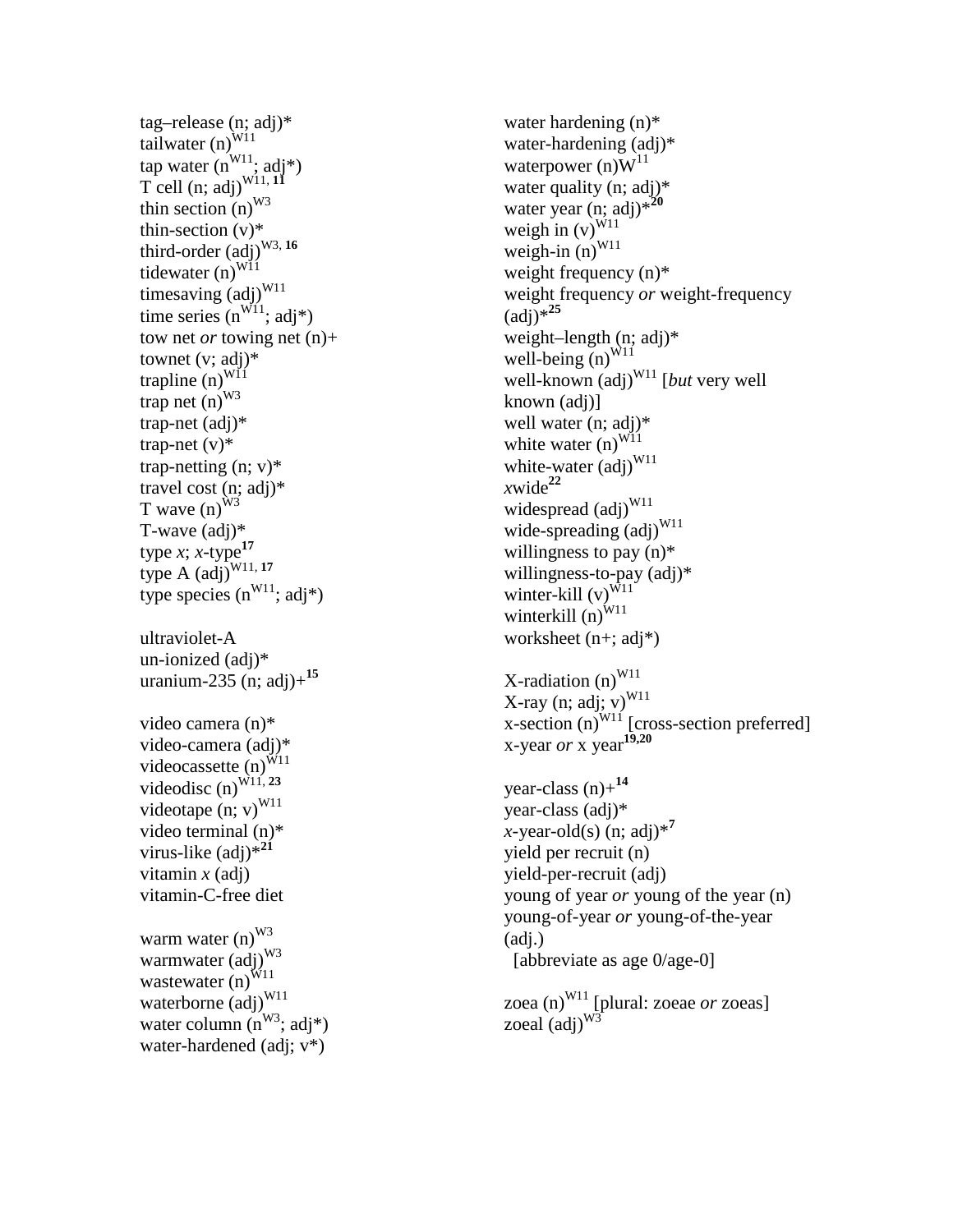## *Notes*

In the following notes the term "open" refers to a compound word in which the components are separated by spaces (e.g., "point source") and the term "closed" to a compound word in which the components are not separated by spaces (e.g., "warmwater").

- 1. decision maker, *x* maker: Most compounds involving "maker" are open, but "policymaker" is an important exception.
- 2. decision making; *x*-ing: Temporary compounds formed from a noun and a gerund are generally open as nouns, but many permanent compounds are closed (e.g., bookkeeping). Adjectival compounds formed from a noun and a present participle are hyphenated before the nouns they modify (e.g., decision-making event), and a few permanent compounds are hyphenated after the noun as well (e.g., thought-provoking).
- 3. early: When used as an adjective, "early" can be hyphenated (e.g., early-life behavior). However, it may be better to rewrite some phrases (e.g., to use the adverbial form "early migrating salmon" instead of the adjectival form "earlymigrant salmon"). Phrases such as "early life history" are not hyphenated because combinations like "life history" and "life stage" are treated as compound nouns (i.e., "early" modifies "life history").
- 4. generating plant, generating station: These terms are open compound nouns, so modifiers preceding "generating" are not followed by hyphens (e.g., power generating station, electricity generating plant). (Note: A nuclear plant is not always a nuclear power generating plant [e.g., the Savannah River site produces nuclear material for defense rather than electricity]).
- 5. fin fold, lateral line: Names of body parts should be treated as open compound nouns and not hyphenated when used as adjectives.
- 6. mid, middepth, etc.: The word "mid" can be treated as an adjective, but AFS generally prefers to treat it as a prefix (e.g., midseason, midyear). It is hyphenated when it modifies a proper noun, date, or number (e.g., mid-August, mid-1988). If it is separated from its stem by other words, it can stand alone (e.g., mid to late March *but* early to mid-March).
- 7. *x*-year-olds: There is some inconsistency in Webster's dictionaries with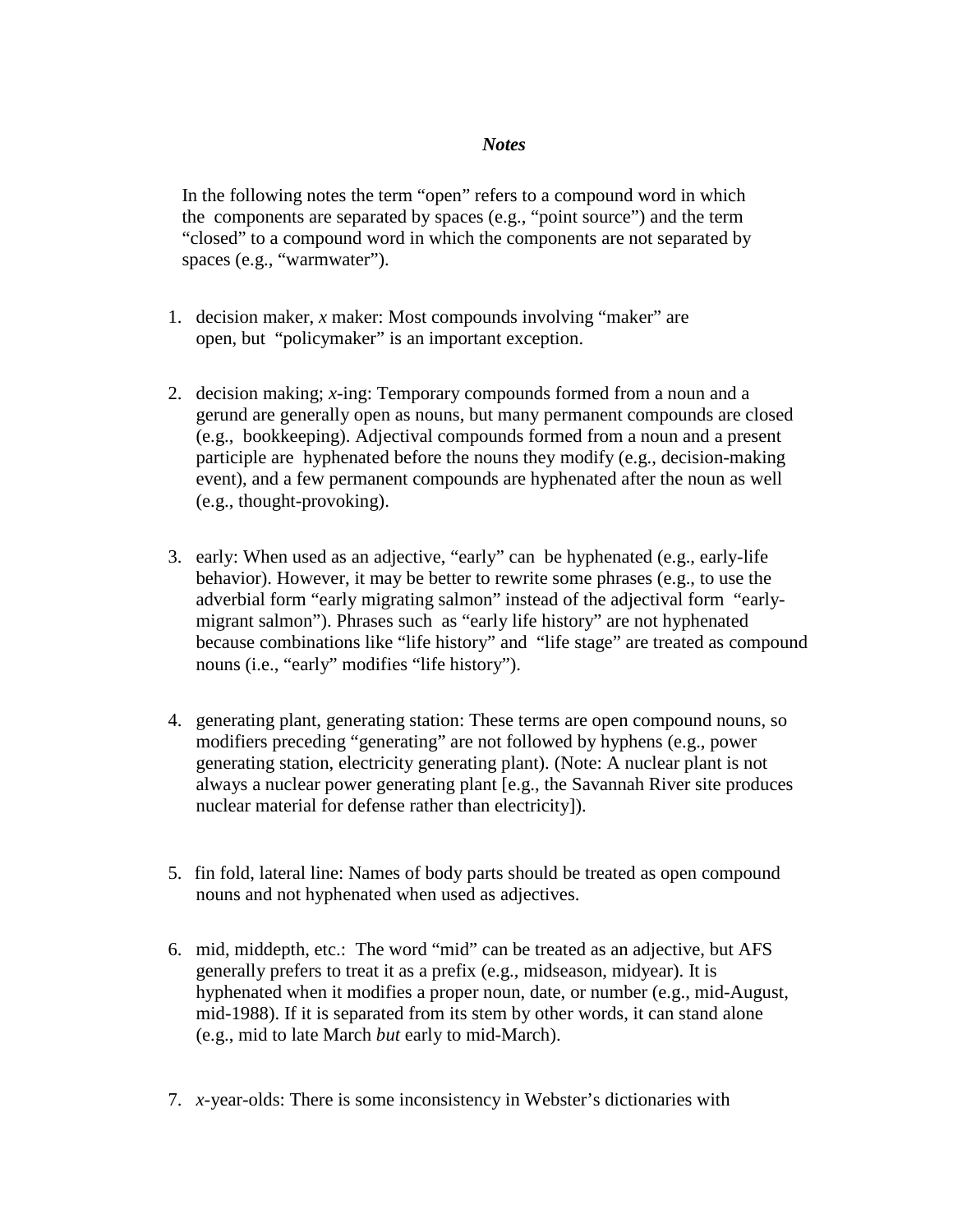respect to these terms. AFS uses the hyphenated form for the noun as well as the adjective.

- 8. cold brand, freeze brand: Although many compound nouns with the word "freeze" are hyphenated in Webster's dictionaries, nearly all compound nouns with the word "cold" are open; AFS has therefore chosen to leave all such terms open. Most compound nouns with the word "freezing" are open (e.g., freezing point), but most of the adjectival forms have hyphens (e.g., freezing-point measurement).
- 9. mass mark, etc: Webster's dictionaries leave most compounds with "mass" open when they are nouns but hyphenate the adjectival and verb forms.
- 10. purse-seine: The verb form is hyphenated for clarity, even though most of the verbs pertaining to capture techniques are closed (e.g., gillnet).
- 11. B cell, R plasmid, T cell: All cytological entities designated by a capital letter should be left open as nouns and adjectives (e.g., T cell deficiency, B leukocyte measurements) unless treated otherwise in W11 or hyphens are needed because of the construction (e.g., T-cell-dependent antigens).
- 12. radio tag, etc.: Webster's dictionaries close up all "radio" prefixes when they refer to radioactivity. When the reference is to the radio frequency spectrum, most such terms are open as nouns.
- 13. non-yolk-bearing, pre-yolk-sac: When a prefix is added to a hyphenated word, a hyphen should come after the prefix.
- 14. year-class: W3 lists "year class" as a noun, the only instance of an open "-class" or "- group" term. For editorial consistency, AFS hyphenates this term as a noun.
- 15. carbon-14, cobalt-60, uranium-235: Although these isotopes are open in W11, the standard practice in scientific writing is to place a hyphen between the spelled-out element name and the mass number. When the element symbol is used, the number should be a superscript placed before the symbol (e.g.,  ${}^{32}P$ ).
- 16. first-order, second-growth: All rank-order compound adjectives are hyphenated.
- 17. age-group, size-group, length-cohort; type *x*, *x-*type: Do not hyphenate adjectives of the forms "type *x*" and "group *x*" unless hyphenation is needed for clarity.